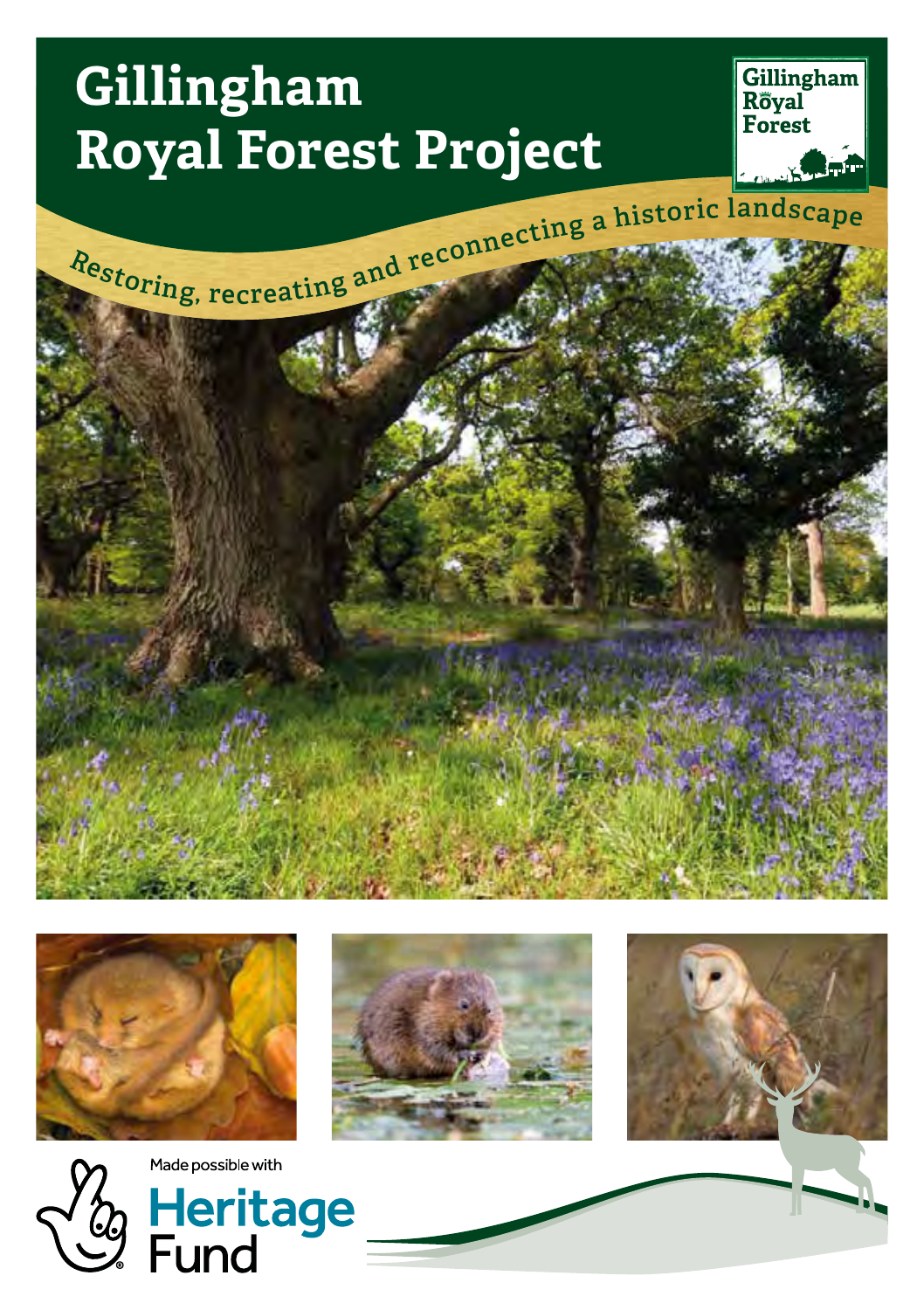





### **Gillingham Royal Forest in a nutshell**

- $\diamondsuit$  The royal forest in Gillingham was established after the Norman Conquest in 1066.
- $\diamondsuit$  The forest measured 13.7 square miles or 8,000 acres.
- $\diamondsuit$  The three official deer 'walks' were The Lawn Walk, The Clear Walk and the Woods End Walk.
- $\diamondsuit$  The deer park featured a hunting lodge, which was visited by Henry I, Henry II and Henry III. But it was King John who was particularly fond of hunting in the forest and ordered extensive alterations to the lodge, visiting every year from 1203 to 1214.
- $\diamondsuit$  The oaks of the royal forest were used in many local buildings, including Corfe Castle.
- $\diamondsuit$  Edward I is the last known monarch to have visited the forest.

The royal residence, King's Court, was demolished in the 14th century but the site today is an ancient scheduled monument - King's Court Palace moated site.

- $\Leftrightarrow$  A map was drawn up of the forest in 1624 and forms the basis of the Gillingham Royal Forest project area today.
- $\diamondsuit$  In 1625 the deer were removed and the area was 'disafforested' - meaning it was enclosed for use by private landowners leading to local riots.
- $\diamondsuit$  Today the area is home to protected species such as Bechstein's and Daubenton's bats, great crested newts, otters, water voles, dormice, barn owls, the silver-washed fritillary and purple hairstreak butterflies.

#### **Setting the scene**



The modern-day understanding of the word 'forest' implies a wooded area covered with trees, but its origins lie in the late Latin phrase *forestis silva.*

*Forestis* meant 'outdoors' or outside, and *silva* 'woodland'. So *forestis silva* meant something beyond the main or central areas of administration, outside common law. Following the Norman Conquest in England, in practice, a royal forest was similar to a kind of 'preserve', taken into Crown ownership with its own far-reaching and strict laws to safeguard the woods and pastures for royal hunting and to afford protection to the beasts of the chase This was known as Forest Law.

In the case of Gillingham, the forest's purpose was to raise deer for the royal larder. Forests of this kind featured a variable mixture of woodland trees but were part of a mosaic or patchwork of other habitats such as open grassland and farmland and, in some places, though not Gillingham, heath. The legal boundary of royal forests therefore tended to be much larger than that of simply the woodland (however extensive) contained within. Gradually the term forest came to shift from meaning the legal area or boundary to the woodland within the forest, so giving us our modern sense of the word.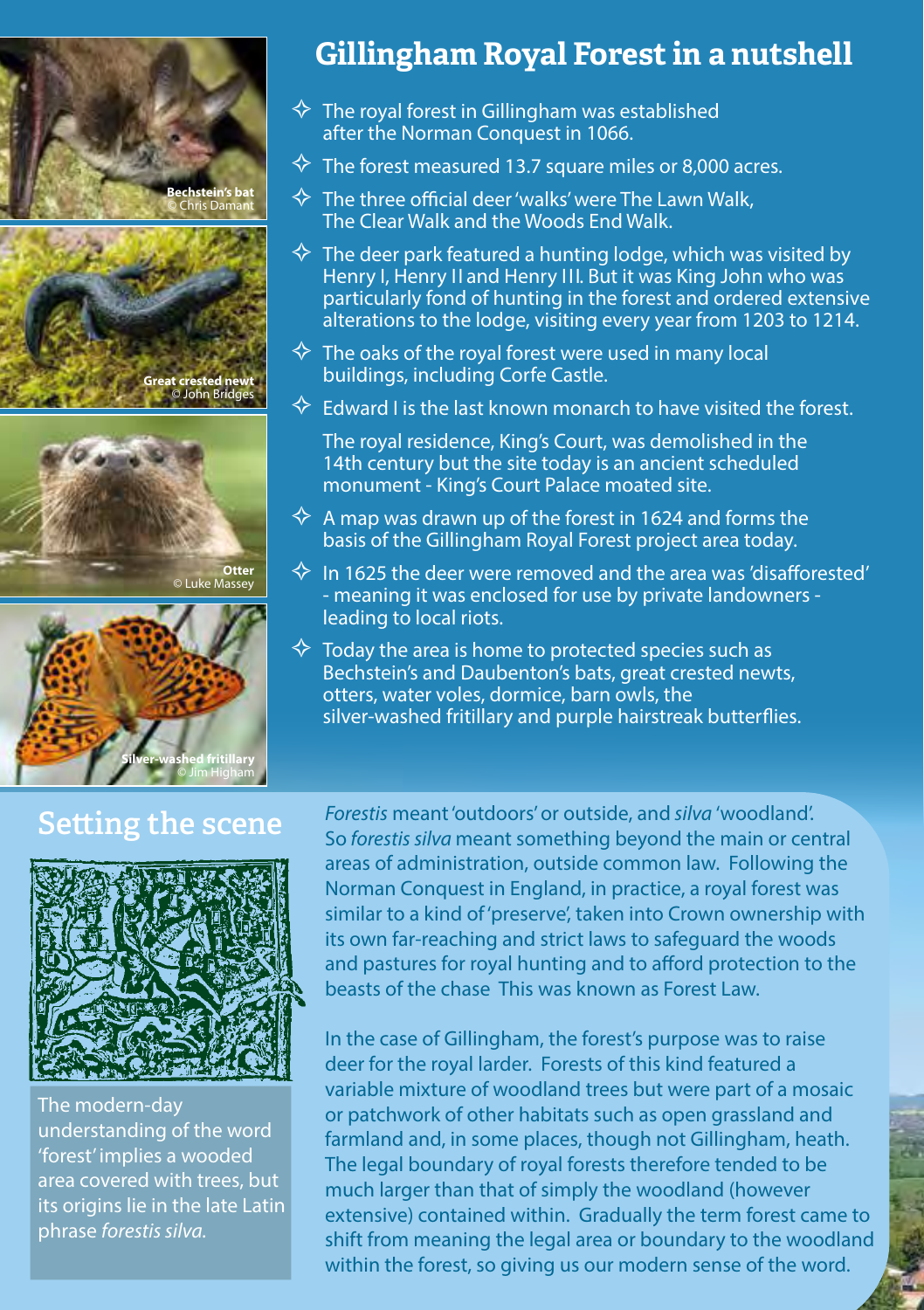#### **The Gillingham Royal Forest Project**

**Gillingham Royal Forest today**



The legacy of Gillingham's Royal Forest is a rich history of people and wildlife, with clues in the landscape as to its past.

Scheduled ancient monuments, ancient hedgerows and small woodlands with veteran trees, ponds and the headlands of chalk streams connect us to Gillingham's past and are there to be discovered and enjoyed.

The natural and cultural features of this land form a Living Landscape of great importance and value to the local community, providing opportunities for learning, recreation and participation in conserving its heritage.

© Emma Godden

© Amy Yeats



The project aims to connect people with the history, heritage and wildlife of the Gillingham Royal Forest through a programme of events including walks, talks, workshops and other experiences.



The project will deliver two new walking routes as part of the project as well as improved access and new interpretation to enhance visits to the area.



With the opportunity to learn new skills and get involved with recording our natural heritage, the community and volunteers will help project partners to improve, restore and reconnect habitats for the benefit of people and wildlife. From gardens and greenspaces to landscape-scale conservation works, corridors for wildlife and communicating the heritage of Gillingham Royal Forest will be at the heart of this project.